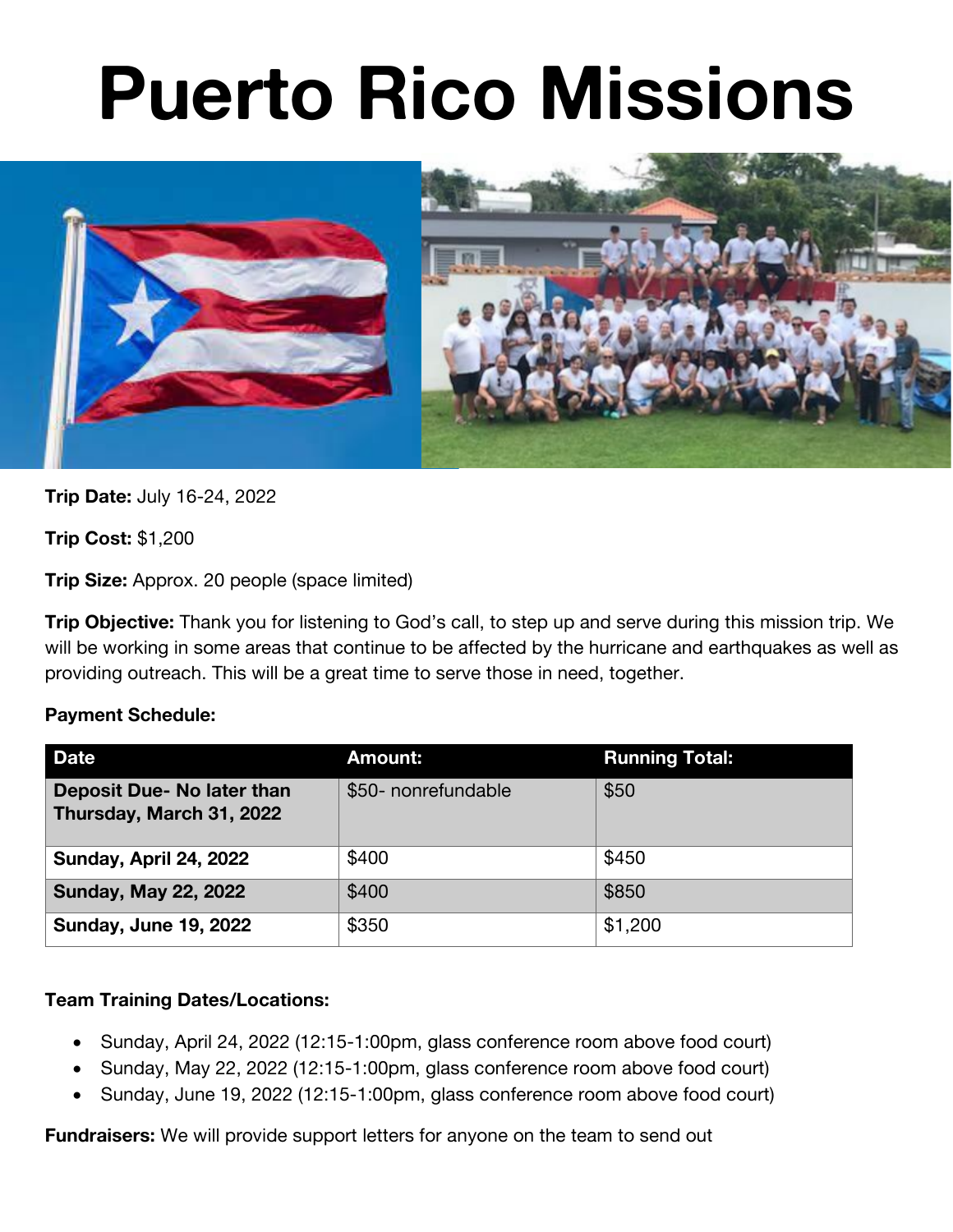## **Frequently Asked Questions**

## **Q: Who is this trip for?**

**A:** This trip is for adults and teenage students (Grade 9 and up).

## **Q: What will we be doing there?**

**A:** We will be working in some areas that continue to be affected by the hurricane and earthquakes, as well as providing outreach.

## **Q: Do we need to be skilled workers to attend?**

**A:** Skilled laborers not required.

# **Q: Who are the trip coordinators?**

**A:** John Keating

## **Q: Where will we be staying?**

**A:** The East Nazarene District is headquartered in San Juan. We will most likely be staying at local churches in San Juan. We could be staying elsewhere, we will know for sure at the Sunday, April  $24<sup>th</sup>$ meeting.

#### **Q: Will I need a passport?**

**A:** No, Puerto Rico is a considered a US Territory and not required. All that is required is valid ID.

#### **Q: Is it safe to drink the water in Puerto Rico?**

**A:** The water should be fine, but we will drink bottled water or filtered water. Please bring a reusable water bottle.

# **Q: How will we travel around Puerto Rico?**

**A:** We will likely borrow/rent church vans for our form of transportation around the country.

#### **Q: What meals are provided?**

**A:** Once we get to Puerto Rico, all meal will be provided except on the day we are travelling to and from the USA and on our free day.